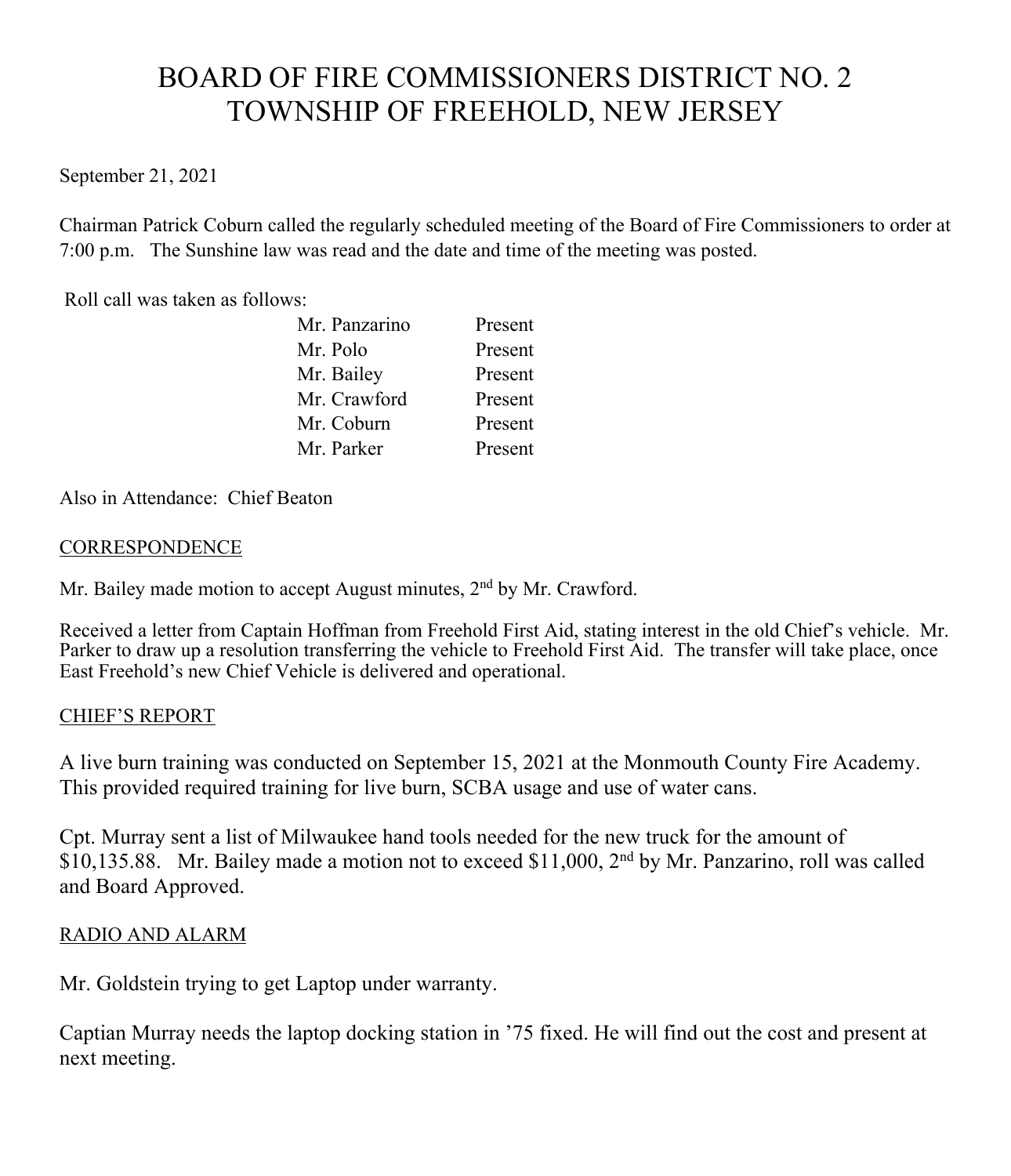### BUILDINGS

Pond Rd. – Lighting is on order. Mr. Coburn to get an estimate on larger doors leading into to storage area. Mr. Panzarino reported water inside the firehouse, Mr. Panzarino to clean gutters and check the leads. Mr. Coburn to talk to water department to install a hydrate connector to the hydro fill at Pond Rd.

Daniels Way – Landscape is done, just waiting for tree stumps to be removed, adding a camera to left side of the building. Mr. Megill to replace upper cabinets at Daniels Way.

## INSURANCE

Added the missing 4 members to Life Insurance policy that were missing

VFIS University offers online courses and CD classes for purchase, VFIS is extra classes for free to the members, CD's of the classes were obtained by Mr. Panzarino and are stored in the Commissioner's office, Chief Beaton will present to the fire company members.

## MAINTENANCE

'90 is fixed, jack on front axle was reset.

'85 is in the process of getting preventive maintenance done.

Recall on the new Chief's vehicle, update needed on software, can be done remote.

#### LOSAP

LOSAP sent in, Mr. Panzarino will follow up with the insurance company with any questions they have.

#### NEW TRUCK

Mr. Bailey made a motion to purchase Holmatro tools in the amount of \$29,259.76, 2<sup>nd</sup> by Mr. Panzarino, roll was called Board Approved.

## CHIEF'S VEHICLE

Command box bracket wasn't correct, once fixed it will be delivered, recalls to be worked on and radio's to be installed. Mr. Bailey to register and vehicle.

## 5 YR. PLAN

Mr. Bailey is still waiting for pricing for the gear racks.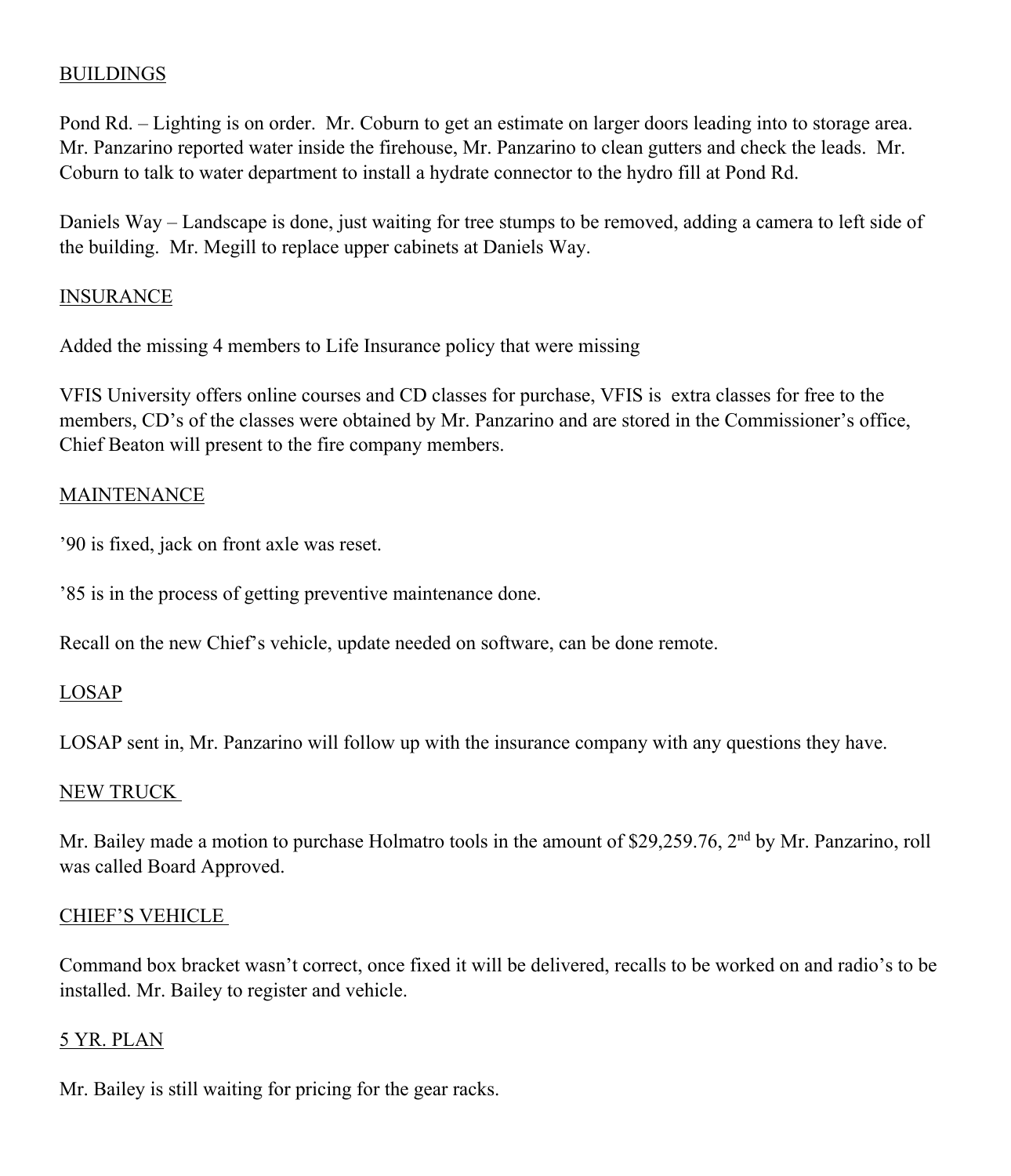## SIGNS

Mr. Panzarino to work with Mark O Lite signs to add District 2 to the Pond Rd. sign.

## BOAT

Joe Panzarino to get information on electric motor for training. Joe to order equipment. Mr. Bailey requested adding on Oars (2 pairs). Mr. Bailey made a motion not to exceed \$800.00 for equipment for the boat, 2<sup>nd</sup> by Mr. Coburn, roll called Board Approved.

Chief Beaton to call All Hands about boat training.

#### AIR PURIFICATION SYSTEM

Mr. Goldstein to get estimate for next meeting, for the older trucks.

### FACEBOOK COMMUINTY PAGE

Mr. Panzarino made a motion to create social media pages in the amount of \$250 set up fee and \$100 monthly maintenance, 2nd by Mr. Polo, roll was called Board Approved.

#### OPTIMUM

Mr. Crawford consolidated all accounts to one account and each building has its own log in and password. He will send information to all the commissioners.

#### MAINTENACE PLAN

Scott Megill to create a maintenance plan for Pond Rd. and Daniels Way.

#### NEW BUSINESS

Mr. Megill requesting a power washer and surface washer for Daniels and Pond Rd, Mr. Polo made a motion, 2<sup>nd</sup> by Mr. Bailey, roll was Board Approved.

#### **TREASURER**

Rec'd two checks from Freehold Township:

- 1. Quarter taxes in the amount of \$263,084.50
- 2. Supplemental Fire Tax from the State in the amount of \$4,157.00

Both were deposited on 9/17 in the Money Market Account.